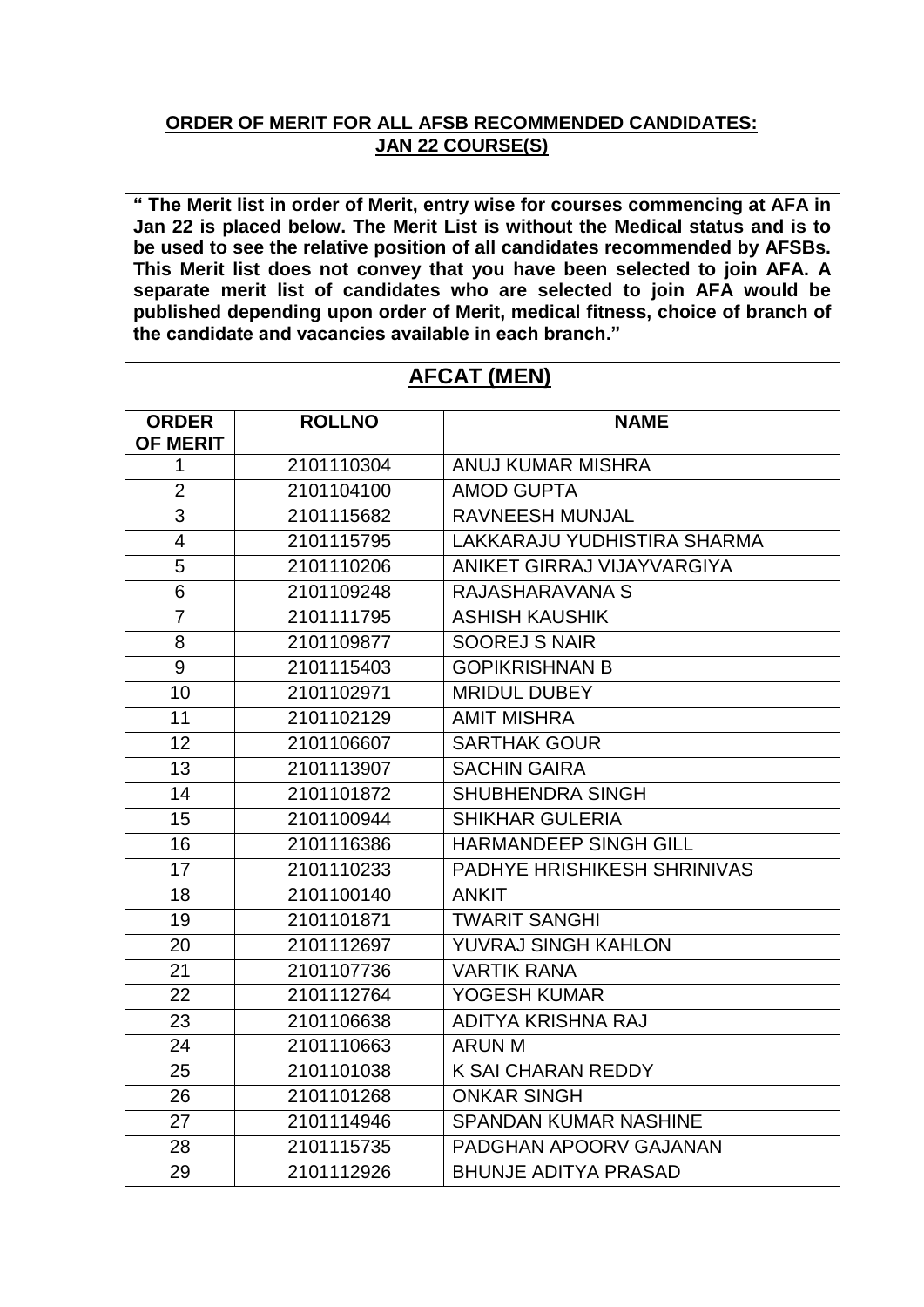| 30 | 2101102979 | <b>NARAYAN VINOD</b>              |
|----|------------|-----------------------------------|
| 31 | 2101102252 | <b>JEWEL TR</b>                   |
| 32 | 2101103464 | <b>ABHISHEK MANIDHAR</b>          |
| 33 | 2101104175 | <b>SONU</b>                       |
| 34 | 2101115048 | <b>ARYAN PRAVIN SISODIYA</b>      |
| 35 | 2101100801 | SAI VIGNESH ANIRUDH RENDUCHINTALA |
| 36 | 2101100392 | <b>NEPO MOIRANGTHEM</b>           |
| 37 | 2101109988 | <b>ABEER SAXENA</b>               |
| 38 | 2101112151 | YASHWANTH ABHILASH KARANAM        |
| 39 | 2101103887 | <b>PRINCE MANHAS</b>              |
| 40 | 2101111143 | <b>JITENDRA SINGH SHEKHAWAT</b>   |
| 41 | 2101109601 | RAGHUVENDRA PAL                   |
| 42 | 2101114112 | <b>VINEET KUMAR</b>               |
| 43 | 2101112451 | PANKAJ KUSHWAHA                   |
| 44 | 2101109327 | <b>VAIBHAV SINGH</b>              |
| 45 | 2101100133 | <b>VISHAL MANIKANDAN</b>          |
| 46 | 2101100038 | <b>SHUBHAM CHHETRI</b>            |
| 47 | 2101105734 | <b>DEVESH KUMAR SHAHI</b>         |
| 48 | 2101105477 | <b>RISHABH GUPTA</b>              |
| 49 | 2101114559 | <b>PRANAV A</b>                   |
| 50 | 2101100198 | <b>MANTHAN SHARMA</b>             |
| 51 | 2101111334 | <b>ANKIT</b>                      |
| 52 | 2101116656 | R KRISHNA                         |
| 53 | 2101114671 | <b>JOSHUA HOPPER P</b>            |
| 54 | 2101110056 | <b>SHUBHAM</b>                    |
| 55 | 2101115711 | <b>HEMANT KUMAR</b>               |
| 56 | 2101112528 | <b>RISHU SAURABH</b>              |
| 57 | 2101107374 | <b>UJJWAL DOBHAL</b>              |
| 58 | 2101108243 | <b>ARUN KUMAR P</b>               |
| 59 | 2101114850 | <b>MANAVDEEP SINGH</b>            |
| 60 | 2101101647 | <b>VISHWAJEET RAI</b>             |
| 61 | 2101113132 | TELANG MAYURESH RAMCHANDRA        |
| 62 | 2101105059 | NIRAMAY KESHAV VELANKAR           |
| 63 | 2101111824 | <b>SIDHANT BHAT</b>               |
| 64 | 2101103958 | <b>GURSHARAN</b>                  |
| 65 | 2101107377 | <b>ANMOL RANDHAWA</b>             |
| 66 | 2101110392 | <b>AYUSH CHOUDHARY</b>            |
| 67 | 2101109480 | <b>MILIND GUPTA</b>               |
| 68 | 2101108517 | <b>PRADEEP KUMAR</b>              |
| 69 | 2101114637 | <b>MANAN SINGH MATHARU</b>        |
| 70 | 2101112895 | <b>AGRIM DHINGRA</b>              |
| 71 | 2101108330 | <b>ASHISH KUMAR</b>               |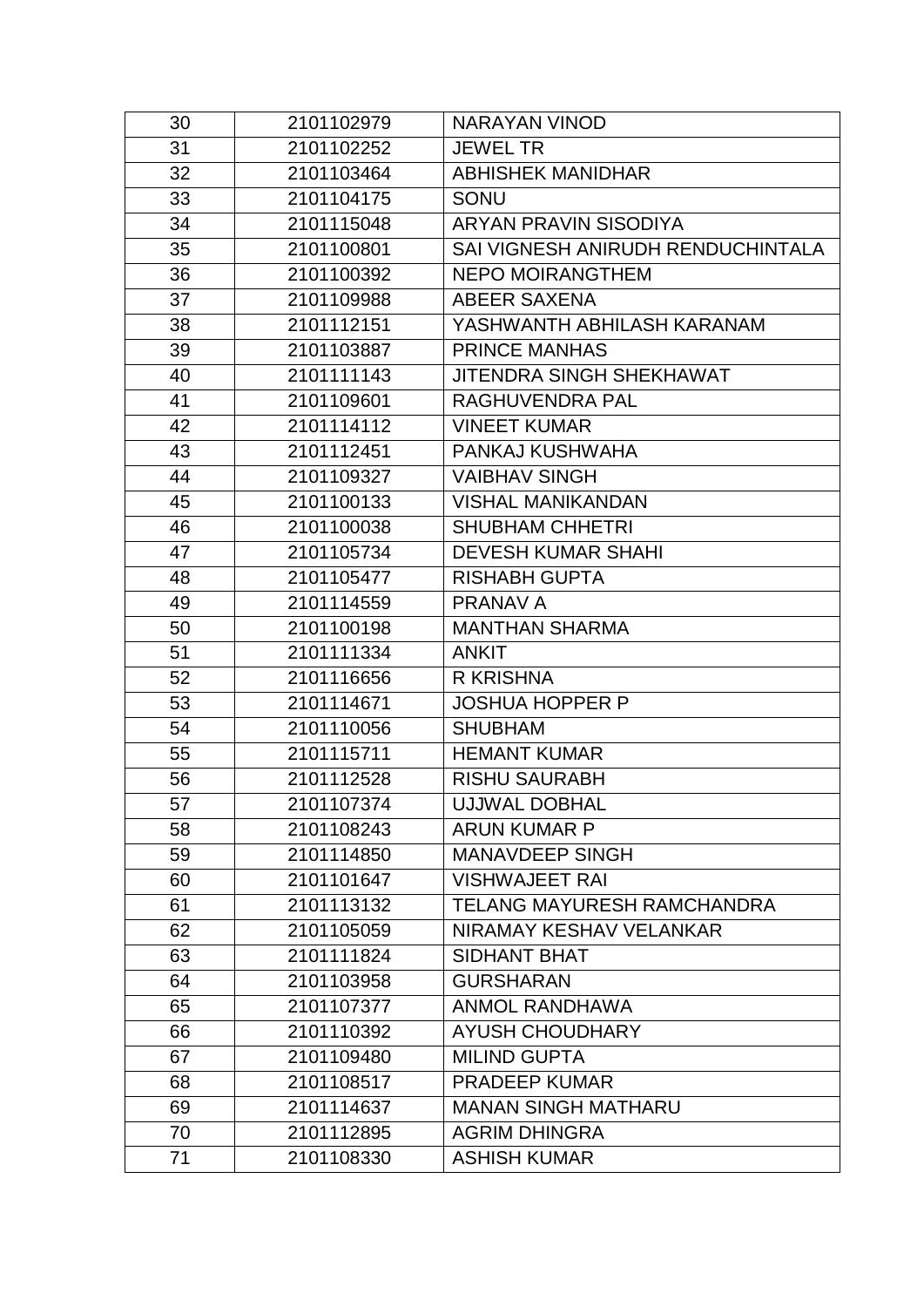| 72  | 2101109683 | <b>SAMARTH THAPLIYAL</b>       |
|-----|------------|--------------------------------|
| 73  | 2101114636 | <b>SHEKHAR SUMAN</b>           |
| 74  | 2101112392 | <b>ROHAN R BHARADWAJ</b>       |
| 75  | 2101101354 | <b>AMIT BHATT</b>              |
| 76  | 2101110359 | <b>AMAN KUMAR</b>              |
| 77  | 2101113898 | <b>NAVIN RAJA M</b>            |
| 78  | 2101114553 | <b>GANGULA SRI SAI SHANKAR</b> |
| 79  | 2101115641 | <b>PRASAD BADE</b>             |
| 80  | 2101105312 | <b>SAHIL BISHNOI</b>           |
| 81  | 2101111687 | <b>SHUBHAM RAWAT</b>           |
| 82  | 2101114231 | <b>HITENDRA SINGH RATHORE</b>  |
| 83  | 2101108317 | <b>ABHISHEK JHA</b>            |
| 84  | 2101111332 | YASH VERMA                     |
| 85  | 2101103111 | SANAT KUMAR MOHAPATRA          |
| 86  | 2101111987 | AAYUSHMAN SINGH GANGWAR        |
| 87  | 2101110198 | <b>ARUN VASTRAD</b>            |
| 88  | 2101116868 | ARYAN KUMARSINGH               |
| 89  | 2101104507 | PRASANNA KUMAR MANNA           |
| 90  | 2101104396 | <b>AJAY KUMAR</b>              |
| 91  | 2101109322 | <b>DEVANSHU SINGH RATHORE</b>  |
| 92  | 2101101894 | <b>GAWHALE ADITYA UMESH</b>    |
| 93  | 2101115168 | <b>RATNESH SWARNKAR</b>        |
| 94  | 2101112606 | P ARAVIND                      |
| 95  | 2101111146 | <b>DHRUV MAITHANI</b>          |
| 96  | 2101100280 | <b>MARS MALIK</b>              |
| 97  | 2101103571 | <b>NITESH RAWAT</b>            |
| 98  | 2101112189 | <b>CHOBE VAIBHAV SANJAY</b>    |
| 99  | 2101112705 | SACHIN SEHRAWAT                |
| 100 | 2101102869 | <b>SOURAV NEGI</b>             |
| 101 | 2101114419 | SHUBHAM VINOD SHRIKHANDE       |
| 102 | 2101103391 | <b>AKSHAY</b>                  |
| 103 | 2101100938 | <b>ADARSH PANDEY</b>           |
| 104 | 2101112134 | <b>SUYASH JAIN</b>             |
| 105 | 2101109841 | <b>VAMSHIKRISHNA A</b>         |
| 106 | 2101100828 | <b>ARJUN SHIVAKUMAR</b>        |
| 107 | 2101102330 | <b>MOHIT SHARMA</b>            |
| 108 | 2101108051 | <b>ADITYA SHARMA</b>           |
| 109 | 2101101826 | <b>KARTIKEYA CHAURASIA</b>     |
| 110 | 2101104967 | <b>GOKULK</b>                  |
| 111 | 2101114270 | DHEERAJ N                      |
| 112 | 2101111912 | <b>CHIRAYU RAOSAHEB PATIL</b>  |
| 113 | 2101110119 | <b>SHUBHAM VERMA</b>           |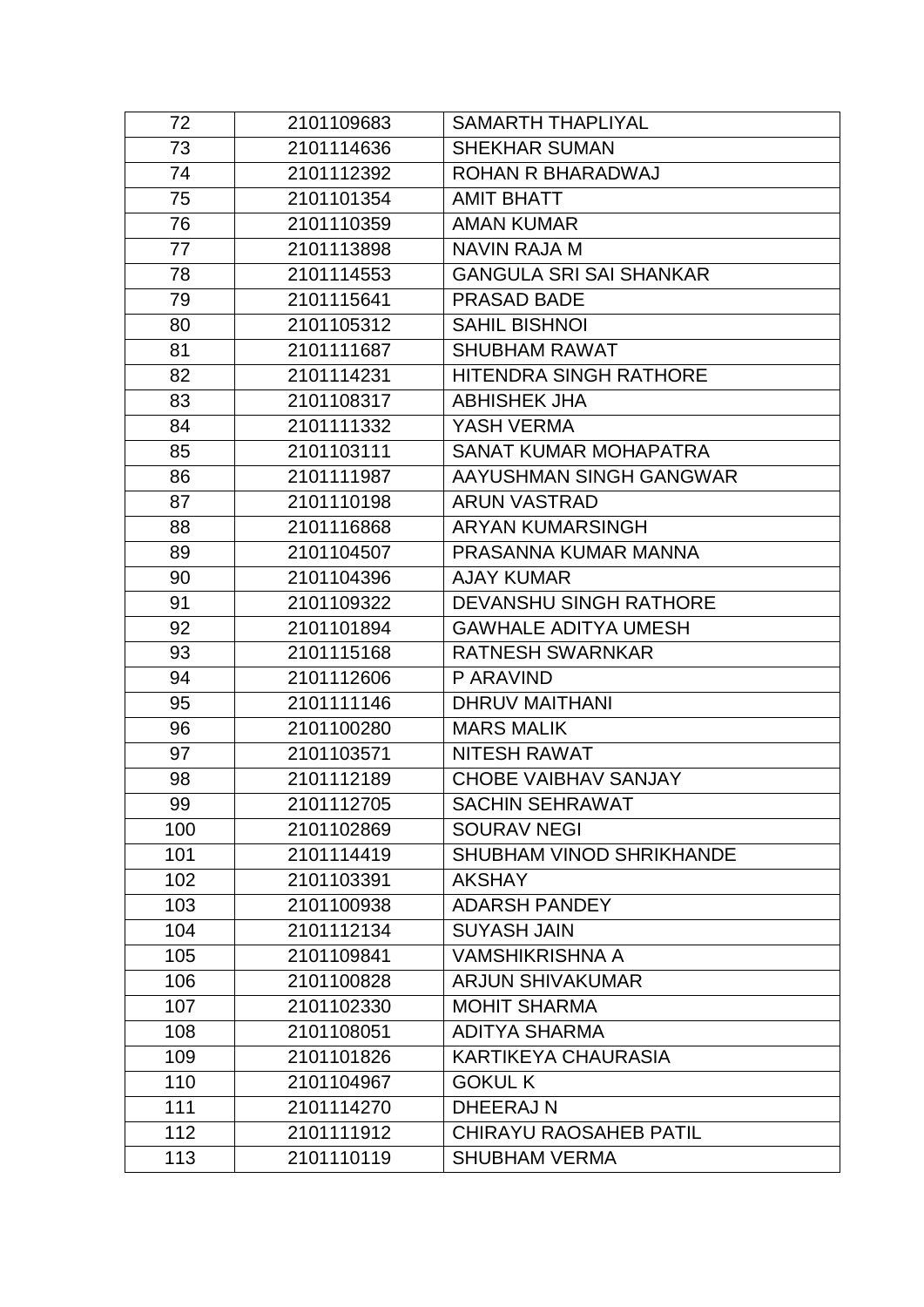| 114 | 2101113717 | <b>RAMANDEEP SINGH</b>        |
|-----|------------|-------------------------------|
| 115 | 2101110144 | <b>NIKET KUMAR</b>            |
| 116 | 2101100407 | <b>MAHENDER SINGH SISODIA</b> |
| 117 | 2101111784 | <b>ZAID ZAFAR</b>             |
| 118 | 2101116677 | <b>KAUSHIK RAMACHANDRAN</b>   |
| 119 | 2101112162 | <b>JAGTAP SHUBHAM VINOD</b>   |
| 120 | 2101113584 | <b>BETANABOTLA KAUSHIK</b>    |
| 121 | 2101110345 | <b>PRATYUSH RAWAT</b>         |
| 122 | 2101115312 | <b>PRABHJEET SINGH</b>        |
| 123 | 2101103340 | <b>ARJUN GURUNG</b>           |
| 124 | 2101110187 | <b>S SREYAS</b>               |
| 125 | 2101115996 | <b>SURAJ CHHETRI</b>          |
| 126 | 2101100308 | PARAM VEER CHAHAL             |
| 127 | 2101104275 | <b>HARSH SINGH</b>            |
| 128 | 2101100273 | <b>SOURABH SINGH KATHAIT</b>  |
| 129 | 2101103741 | <b>KARAN GURUNG</b>           |
| 130 | 2101101953 | <b>SUBHAM RAWAT</b>           |
| 131 | 2101116934 | <b>NIKET TIWARI</b>           |
| 132 | 2101112367 | <b>SARVESH SANKAR</b>         |
| 133 | 2101101010 | <b>ARJUN SHARMA</b>           |
| 134 | 2101112535 | <b>VARUN VAJESH RATHOR</b>    |
| 135 | 2101101098 | <b>NIKHIL</b>                 |
| 136 | 2101106688 | <b>AMAN KUMAR</b>             |
| 137 | 2101103833 | UTKARSH DEWANG TIWARI         |
| 138 | 2101100348 | <b>SHUBHAM RAWAL</b>          |
| 139 | 2101102211 | <b>NIKHIL THAKUR</b>          |
| 140 | 2101113768 | <b>VIDIT VIJAY CHATURVEDI</b> |
| 141 | 2101114170 | <b>SAGAR SHARMA</b>           |
| 142 | 2101110120 | <b>SUNNY SARMA</b>            |
| 143 | 2101106928 | <b>SANDEEP</b>                |
| 144 | 2101113403 | <b>KAPIL SHARMA</b>           |
| 145 | 2101103382 | <b>PRAKASH KUMAR</b>          |
| 146 | 2101112353 | <b>SUNVIL SHUKLA</b>          |
| 147 | 2101116821 | <b>VIPIN KUMAR</b>            |
| 148 | 2101100937 | <b>NILOTPAL NAYAN</b>         |
| 149 | 2101104150 | <b>AYUSH KUMAR</b>            |
| 150 | 2101103925 | <b>SHUBHAM SHARMA</b>         |
| 151 | 2101111194 | <b>HIMANSHU SHARMA</b>        |
| 152 | 2101111183 | <b>SAWANT MITESH MILIND</b>   |
| 153 | 2101115713 | <b>ANANTHU MOHAN</b>          |
| 154 | 2101107393 | <b>TARKIK SUNDRIYA</b>        |
| 155 | 2101112849 | AJAY YADAV                    |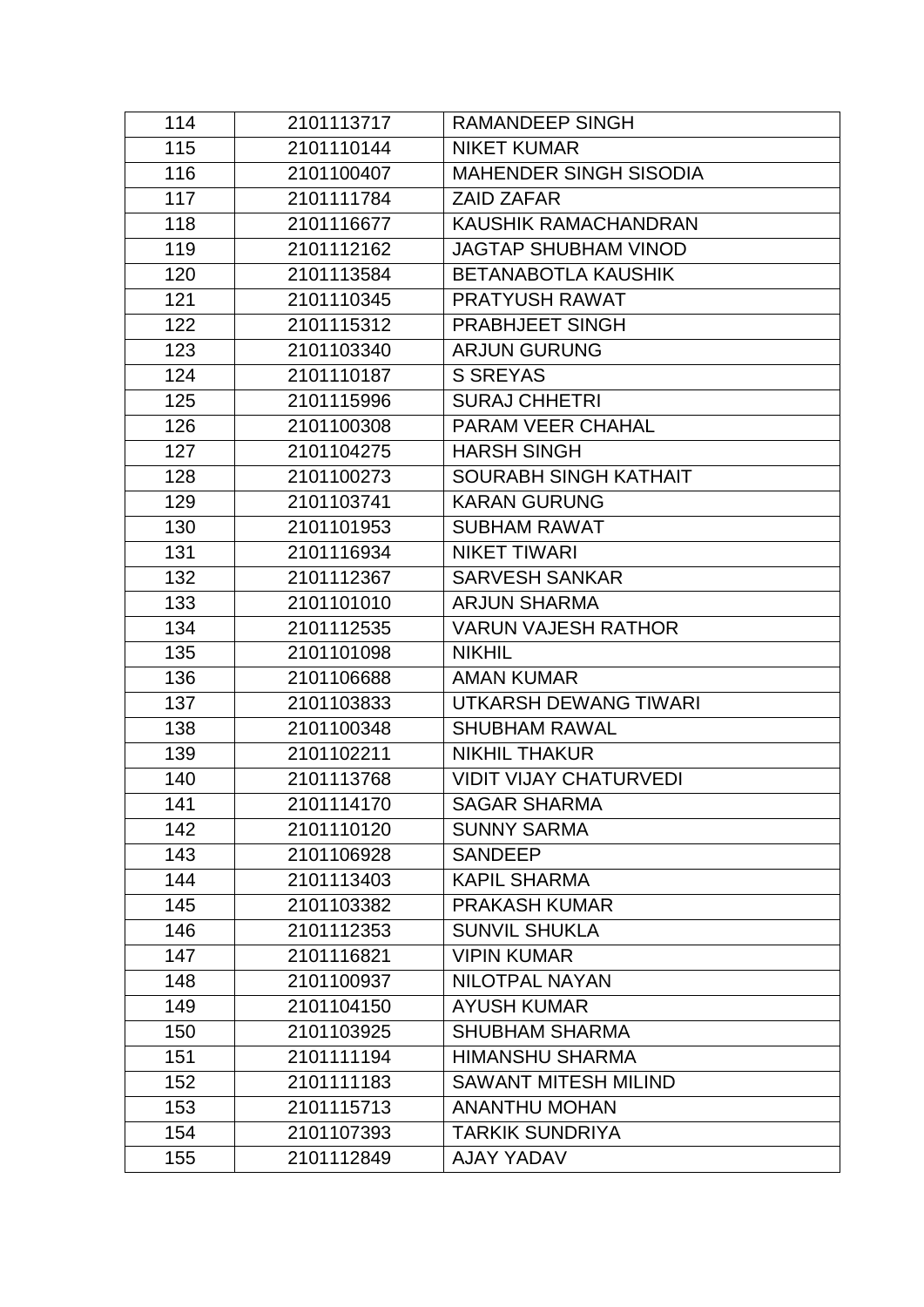| 156 | 2101102196 | <b>RAVI SHARMA</b>           |
|-----|------------|------------------------------|
| 157 | 2101111218 | <b>ARNABA ROUT</b>           |
| 158 | 2101114184 | <b>RAHUL SHARMA</b>          |
| 159 | 2101113190 | <b>BHAVIN PATEL</b>          |
| 160 | 2101113157 | <b>RAHUL HK</b>              |
| 161 | 2101103646 | <b>SHYAM LAL JANI</b>        |
| 162 | 2101100138 | <b>ANURAG THAKUR</b>         |
| 163 | 2101103134 | <b>PRASHANT KUMAR SINGH</b>  |
| 164 | 2101110524 | <b>NITIN KUMAR</b>           |
| 165 | 2101116538 | <b>AMIT KUMAR</b>            |
| 166 | 2101103603 | <b>DEEPAK KUMAR</b>          |
| 167 | 2101109768 | PRATIK VIJAY KUKUDKAR        |
| 168 | 2101100701 | <b>GHULE PRAKASH RAJEEV</b>  |
| 169 | 2101104448 | <b>GAURAV KUMAR SINGH</b>    |
| 170 | 2101109766 | UPADHYAY MEGHANK SURENDRA    |
| 171 | 2101102293 | <b>SAHIL SHARMA</b>          |
| 172 | 2101107899 | <b>AKSHAY KUMAR JHA</b>      |
| 173 | 2101100333 | ABHISHEK SINGH KUSHWAH       |
| 174 | 2101102480 | <b>SHASHANK GAUTAM</b>       |
| 175 | 2101113961 | <b>SHIWAM KUMAR</b>          |
| 176 | 2101102404 | <b>AMAN DHAKA</b>            |
| 177 | 2101103482 | <b>SURAJ</b>                 |
| 178 | 2101109037 | A DARREN CRUZ                |
| 179 | 2101110478 | <b>SANCHIT DASS</b>          |
| 180 | 2101100228 | <b>SANKET GAUTAM</b>         |
| 181 | 2101111558 | <b>ASHISH RATHEE</b>         |
| 182 | 2101112226 | <b>ADITYA NATH TRIPATHI</b>  |
| 183 | 2101101920 | <b>HIMANSHU BHAVSAR</b>      |
| 184 | 2101100825 | <b>RAJAT SHAILESH BHAKTA</b> |
| 185 | 2101103719 | ADITYA THAPA                 |
| 186 | 2101104391 | <b>NAVJOT SINGH</b>          |
| 187 | 2101113446 | <b>SACHIN SINGH CHAUHAN</b>  |
| 188 | 2101112508 | <b>KEVIN JOSE</b>            |
| 189 | 2101116444 | <b>BAKLIKAR AMEY ANILRAO</b> |
| 190 | 2101112395 | AKASH SHANKAR DESHMUKH       |
| 191 | 2101102944 | <b>VIVEK RAJPUT</b>          |
| 192 | 2101115811 | <b>JOBIN JOSEKUTTY</b>       |
| 193 | 2101111586 | PANDYA HET AJAYBHAI          |
| 194 | 2101110461 | <b>ROHIT SINGH</b>           |
| 195 | 2101103739 | <b>GAURAV</b>                |
| 196 | 2101113033 | <b>L KARTHIK</b>             |
| 197 | 2101114403 | PRAGATHEESHWARAN G           |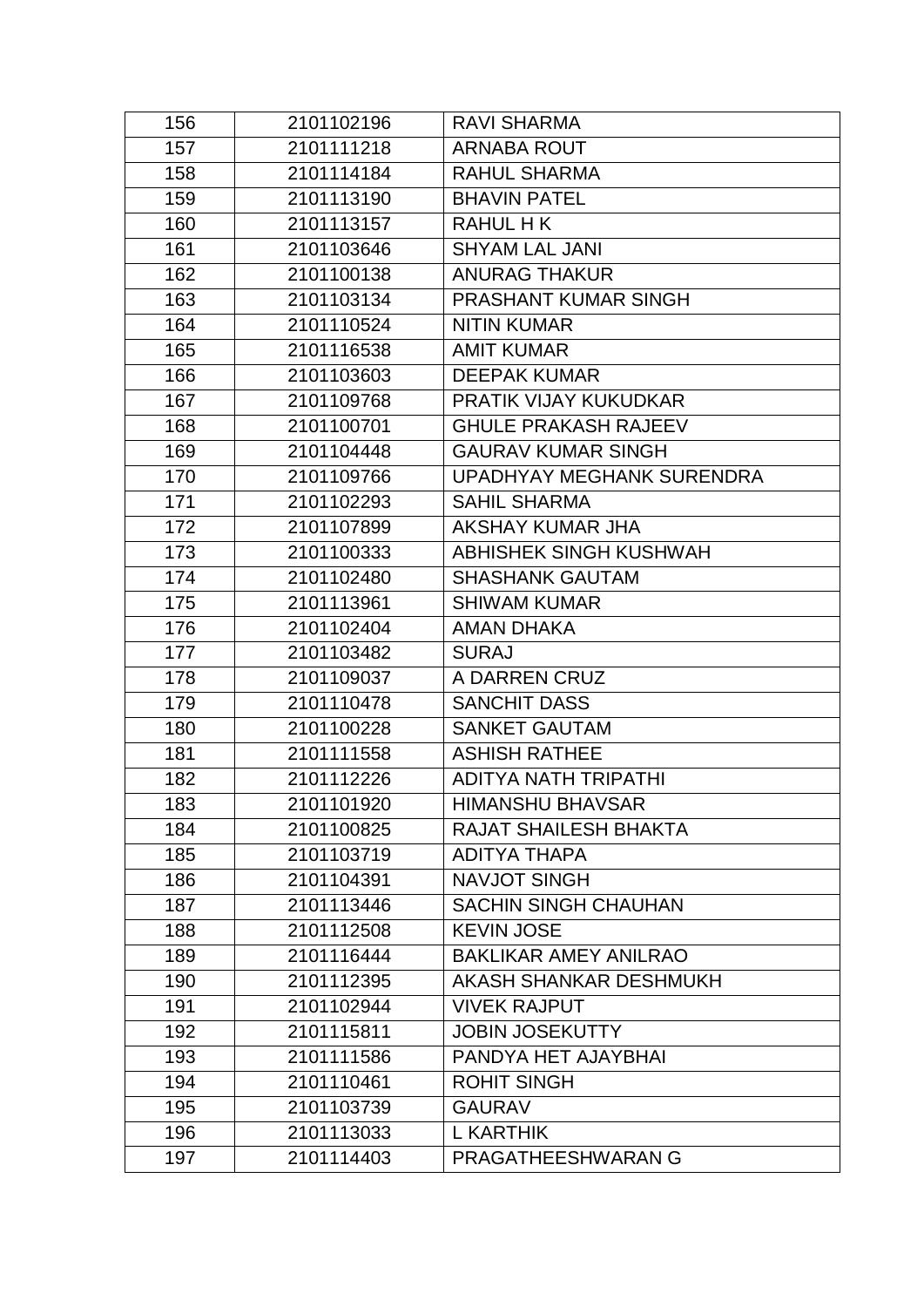| 198 | 2101116648 | <b>NAGARJUN PM</b>            |
|-----|------------|-------------------------------|
| 199 | 2101107429 | <b>SHUBHAM SHARMA</b>         |
| 200 | 2101114700 | <b>SHUBHAM MAMGAIN</b>        |
| 201 | 2101114575 | <b>SRIMAT M</b>               |
| 202 | 2101111184 | <b>ANTRIKSH GUPTA</b>         |
| 203 | 2101111718 | <b>ANANYA SHARMA</b>          |
| 204 | 2101110531 | KATHIRIYA ANKIT NARENDRABHAI  |
| 205 | 2101105912 | <b>PRADEEP SINGH</b>          |
| 206 | 2101110667 | JAYWRAT SINGH CHAMPAWAT       |
| 207 | 2101114211 | AAKASH UPADHYAYA              |
| 208 | 2101110776 | <b>SACHIN SHARMA</b>          |
| 209 | 2101100682 | <b>SATYAM TIWARI</b>          |
| 210 | 2101110360 | <b>VISHAL BALU PUND</b>       |
| 211 | 2101113914 | <b>SHUBHAM KIRORIWAL</b>      |
| 212 | 2101102268 | <b>MANEESH SINGH RAWAT</b>    |
| 213 | 2101106242 | <b>VIPIN KUMAR MALIK</b>      |
| 214 | 2101114065 | <b>ABHAY SINGH NEGI</b>       |
| 215 | 2101104339 | <b>SAGAR SINGH</b>            |
| 216 | 2101112819 | <b>SHIVANG SHASTRI</b>        |
| 217 | 2101102182 | <b>MUTSAV</b>                 |
| 218 | 2101114023 | <b>DHEERAJ CHAUHAN</b>        |
| 219 | 2101116727 | PIYUSH YADAV                  |
| 220 | 2101114801 | <b>VIJAY RANA</b>             |
| 221 | 2101113639 | <b>KUSHAGRA DHAWAN</b>        |
| 222 | 2101100848 | <b>ANKEYT SINGH</b>           |
| 223 | 2101116636 | <b>PARDUMAN</b>               |
| 224 | 2101100839 | <b>ROHIT KUMAR</b>            |
| 225 | 2101116282 | <b>ARYAMAN BHATT</b>          |
| 226 | 2101102307 | <b>NITESH JAKHAR</b>          |
| 227 | 2101111556 | <b>SATYAM SHARMA</b>          |
| 228 | 2101114703 | PAVAN PRAVEEN BRAHMERI        |
| 229 | 2101103022 | <b>PAWAN SINGH BHAKUNI</b>    |
| 230 | 2101115360 | <b>GAURAV SHARMA</b>          |
| 231 | 2101115105 | <b>ARCHIT YADAV</b>           |
| 232 | 2101103060 | <b>RAVI SHANKAR</b>           |
| 233 | 2101102084 | <b>SAGAR CHAUDHARY</b>        |
| 234 | 2101111048 | <b>VISHAGYA SAXENA</b>        |
| 235 | 2101103820 | <b>DIVYARAJ KUMAR</b>         |
| 236 | 2101103702 | YUVRAJ SINGH YADAV            |
| 237 | 2101116859 | <b>MANDAR HIMMATRAO SONAR</b> |
| 238 | 2101115464 | <b>KARTIK SHARMA</b>          |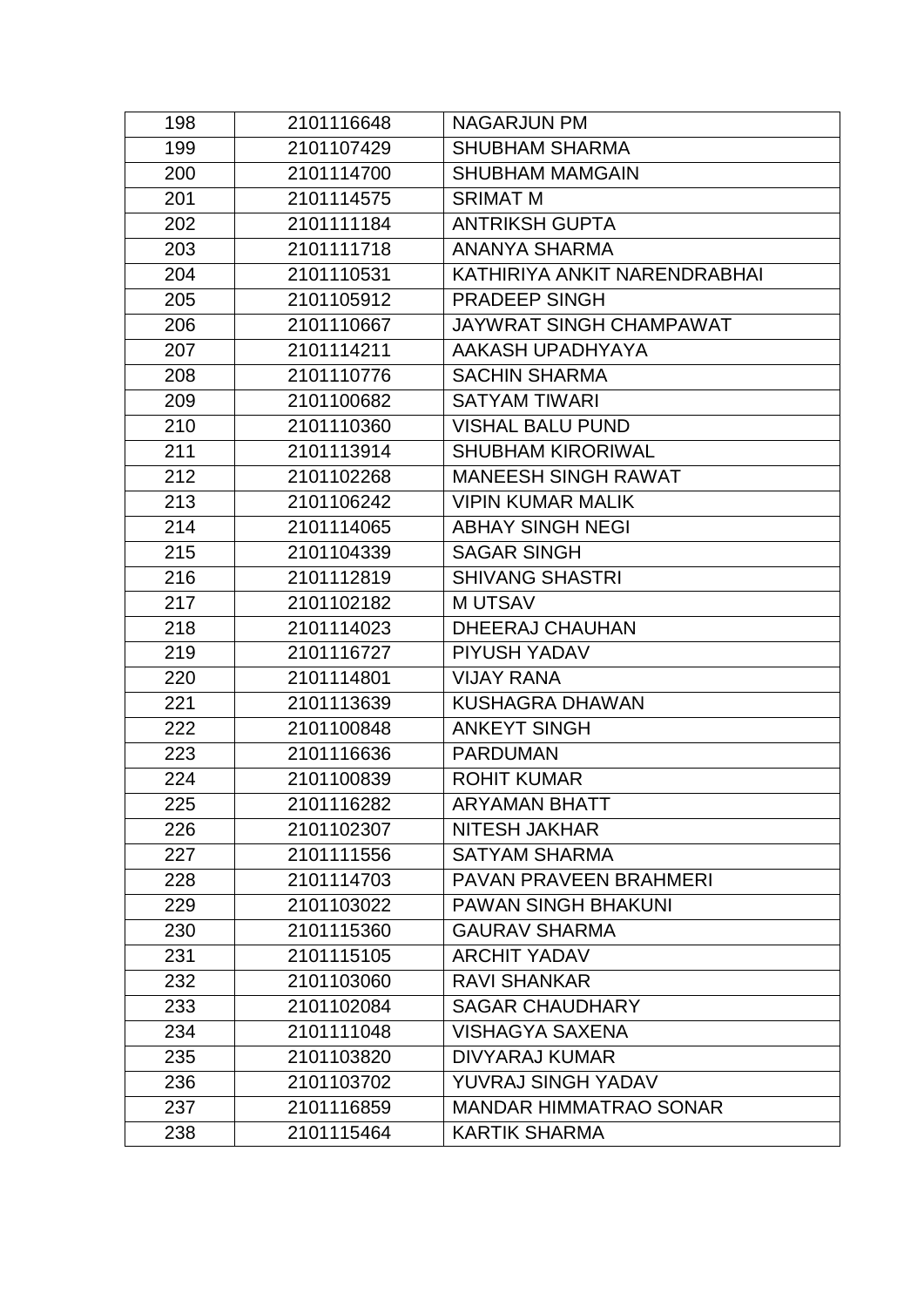| <b>AFCAT (WOMEN)</b> |               |                         |
|----------------------|---------------|-------------------------|
| <b>ORDER</b>         | <b>ROLLNO</b> | <b>NAME</b>             |
| <b>OF MERIT</b>      |               |                         |
| 1                    | 2101107188    | <b>BHAWNA</b>           |
| $\overline{2}$       | 2101113670    | <b>KANCHAN</b>          |
| 3                    | 2101111369    | <b>RAVEENA KUMARI</b>   |
| 4                    | 2101109429    | <b>IVRAJ KAUR</b>       |
| 5                    | 2101105731    | <b>AKANSHA KHARB</b>    |
| 6                    | 2101108573    | <b>KAJAL CHAUDHARY</b>  |
| $\overline{7}$       | 2101105415    | <b>KOMAL KAUR</b>       |
| 8                    | 2101109985    | <b>SAKSHI</b>           |
| 9                    | 2101109497    | <b>NAINA</b>            |
| 10                   | 2101105746    | <b>TANYA SINGLA</b>     |
| 11                   | 2101113663    | <b>TANUSHREE G V</b>    |
| 12                   | 2101113715    | <b>SHRIYA THAPLIYAL</b> |
| 13                   | 2101108725    | <b>SHARIKA SHARMA</b>   |
| 14                   | 2101113609    | <b>SADHIKA PARASHAR</b> |
| 15                   | 2101107881    | PRIYANKA RANA           |
| 16                   | 2101113617    | PRIYANSHU DALAL         |
| 17                   | 2101107782    | <b>SARLEEN KAUR</b>     |
| 18                   | 2101109062    | <b>HIRAL AGARWAL</b>    |
| 19                   | 2101107571    | <b>AMRITA YADAV</b>     |
| 20                   | 2101109693    | <b>NIHARIKA SINGH</b>   |
| 21                   | 2101107420    | <b>VAISHNAVI SHARMA</b> |
| 22                   | 2101111541    | <b>VIDUSHI DWIVEDI</b>  |
| 23                   | 2101108863    | <b>SANSKRITI RAWAT</b>  |
| 24                   | 2101109544    | <b>GARIMA KHUGSHAL</b>  |
| 25                   | 2101113710    | <b>SHIVANGI NANGIA</b>  |
| 26                   | 2101105831    | <b>ANJALI RANA</b>      |
| 27                   | 2101105443    | <b>UPASANA JOSHI</b>    |
| 28                   | 2101105675    | <b>VARSHA SAILWAL</b>   |
| 29                   | 2101109575    | <b>SAHANA VENKATESH</b> |
| 30                   | 2101105354    | <b>AMRUTHA K NAIR</b>   |
| 31                   | 2101106429    | <b>CHANDNI KUNWAR</b>   |
| 32                   | 2101108234    | <b>SHWETA VASHISTH</b>  |
| 33                   | 2101111419    | <b>BHAVANA SINGH</b>    |
| 34                   | 2101111505    | RITIKA KHARETA          |
| 35                   | 2101113644    | <b>AYUSHI RAWAT</b>     |
| 36                   | 2101106949    | <b>RADHIKA SEHGAL</b>   |
| 37                   | 2101102919    | <b>YASHIMA</b>          |
| 38                   | 2101112801    | <b>SHARMILA URS SR</b>  |
| 39                   | 2101109541    | <b>ANUSUYA RANA</b>     |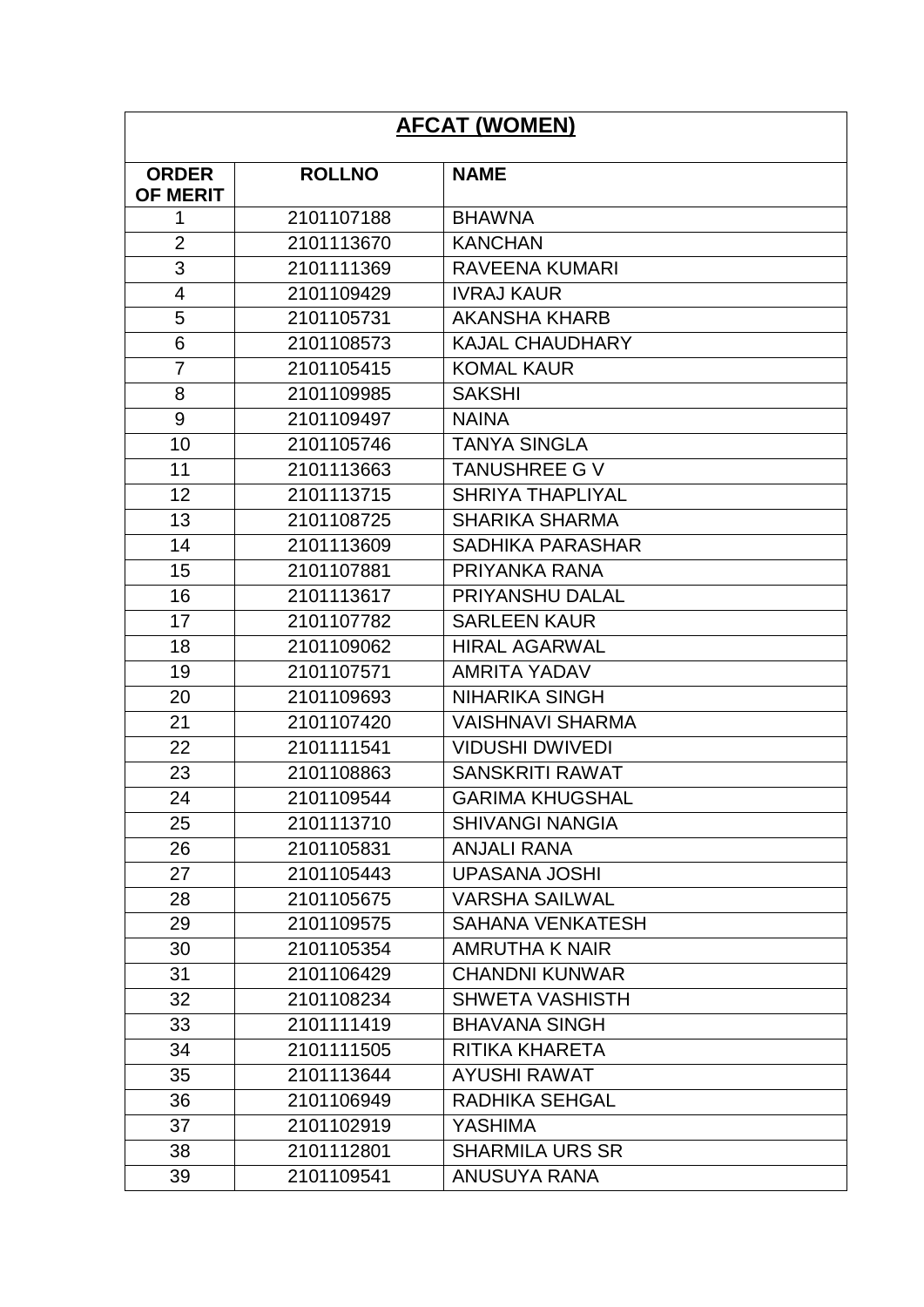| 40 | 2101109906 | <b>LAKSHDEEP KAUR</b>       |
|----|------------|-----------------------------|
| 41 | 2101107779 | <b>DIVYA THAPA</b>          |
| 42 | 2101111394 | <b>VINITA CHAUDHARY</b>     |
| 43 | 2101111196 | <b>ANUBHI SHARMA</b>        |
| 44 | 2101105618 | <b>SHEETAL</b>              |
| 45 | 2101109389 | <b>DRISHTI GOEL</b>         |
| 46 | 2101116898 | ANOUSHKA DHAKA              |
| 47 | 2101109559 | <b>SWETA KUMARI</b>         |
| 48 | 2101110322 | <b>SHIVANGI SINGH</b>       |
| 49 | 2101105808 | <b>HARNEET KAUR</b>         |
| 50 | 2101109452 | <b>NIVEDITA SHARMA</b>      |
| 51 | 2101109637 | <b>ANJALI RANKA</b>         |
| 52 | 2101108903 | <b>BONTHU SEETHARAVAMMA</b> |
| 53 | 2101109514 | <b>G PRIYA DHARSHINI</b>    |
| 54 | 2101111236 | <b>ESHA GUPTA</b>           |
| 55 | 2101116582 | <b>ARHANTIKA KHERA</b>      |
| 56 | 2101106694 | <b>MONIKA JANGIR</b>        |
| 57 | 2101111370 | <b>SHREYASI SHARMA</b>      |
| 58 | 2101106605 | <b>BHAVYA CHAUHAN</b>       |
| 59 | 2101113615 | <b>ANINDITA CHANDA</b>      |
| 60 | 2101105561 | <b>AYUSHI SINGH</b>         |
| 61 | 2101107685 | <b>TEJASWI SHAROLIA</b>     |
| 62 | 2101109419 | <b>NEELAM NEGI</b>          |
| 63 | 2101107953 | <b>MANJEET YADAV</b>        |
| 64 | 2101111494 | <b>MEDHAVI TOMAR</b>        |
| 65 | 2101109697 | <b>ANANYA RAHEJA</b>        |
| 66 | 2101108426 | <b>ISHIKA DAVID</b>         |
| 67 | 2101105798 | <b>ZUBIKSHA THAKUR</b>      |
| 68 | 2101106725 | <b>SAVLEEN KAUR CHAHAL</b>  |
| 69 | 2101108776 | <b>SHALINI THAKUR</b>       |
| 70 | 2101111487 | <b>DIVYA LATA</b>           |
| 71 | 2101106927 | <b>ARUNDHATI SURESH</b>     |
| 72 | 2101106544 | <b>KAMALDEEP KAUR</b>       |
| 73 | 2101109957 | <b>DAAMAN LOHIA</b>         |
| 74 | 2101111530 | <b>JYOTSNA PANDIT</b>       |
| 75 | 2101116488 | <b>KHUSHBOO GOYAL</b>       |
| 76 | 2101109727 | A TEJASREE                  |
| 77 | 2101111458 | <b>MANISHA KUMARI</b>       |
| 78 | 2101101053 | <b>AAYU KAPIL</b>           |
| 79 | 2101109629 | <b>GAUTAMI NAIDU</b>        |
| 80 | 2101108355 | <b>PRABHSIMRAN</b>          |
| 81 | 2101111450 | <b>B SHUBHANGI</b>          |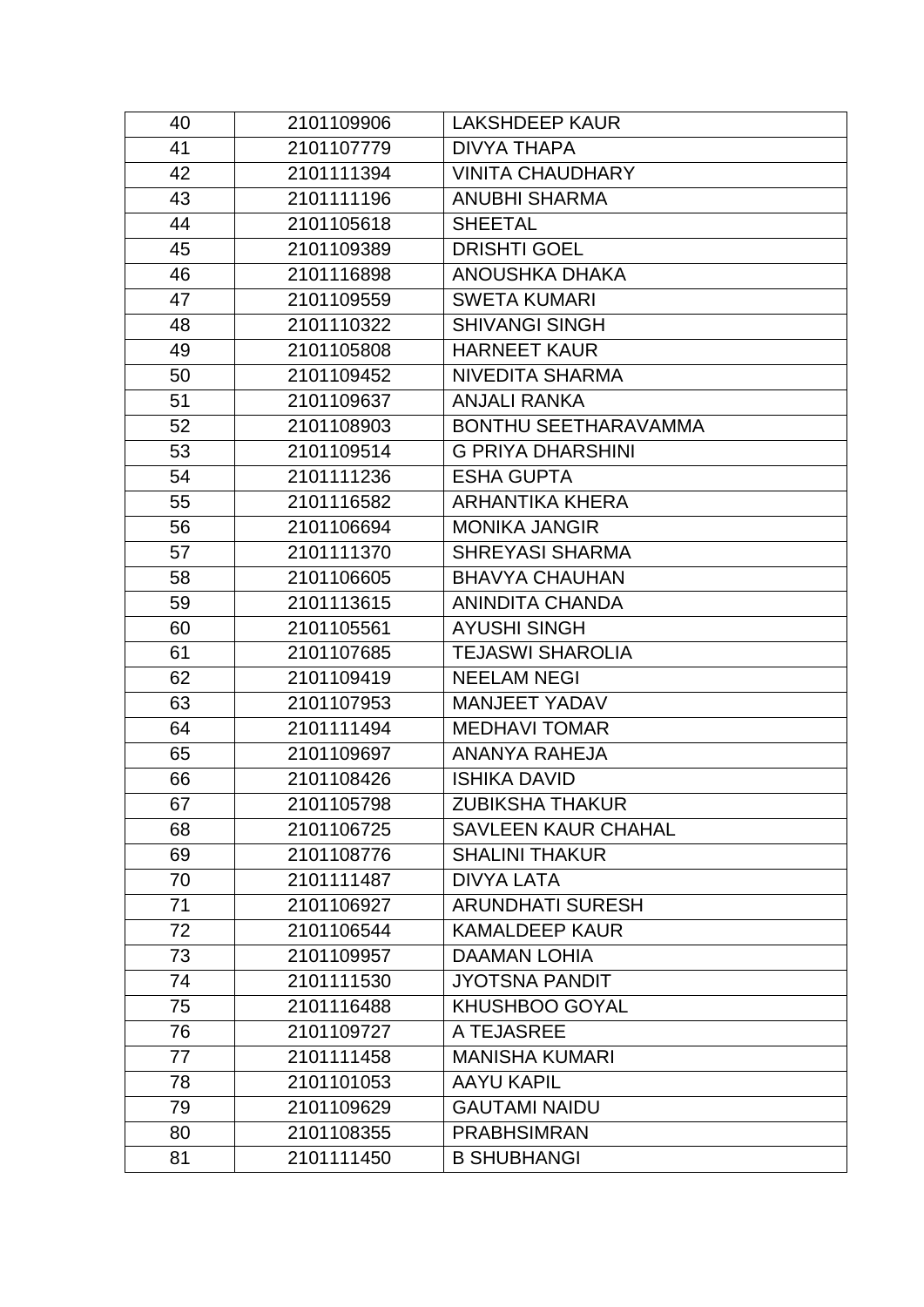| 82  | 2101109347 | <b>PARUL OBEROI</b>                |
|-----|------------|------------------------------------|
| 83  | 2101107041 | <b>GAYATRI ASHOK DESHMUKH</b>      |
| 84  | 2101108835 | <b>SHIVANI SHARMA</b>              |
| 85  | 2101105524 | <b>NANDINI DWIVEDI</b>             |
| 86  | 2101109456 | <b>AKANKSHA</b>                    |
| 87  | 2101111372 | PAMPATWAR ASHWINI CHANDRAKANT      |
| 88  | 2101108329 | <b>BHADORIYA KIRAN HARNAMSINGH</b> |
| 89  | 2101113834 | <b>SIMRAN SAHU</b>                 |
| 90  | 2101115958 | BITTIANDA THEERTHA BHEEMAIAH       |
| 91  | 2101105449 | <b>ANCHAL SINGH</b>                |
| 92  | 2101105588 | <b>MANSI</b>                       |
| 93  | 2101109636 | <b>MRINAL RANAWAT</b>              |
| 94  | 2101113750 | <b>AISHWARYA CHOPRA</b>            |
| 95  | 2101107058 | <b>ARCHANA SINGH</b>               |
| 96  | 2101111242 | PATIL SRUSHTI SUNIL                |
| 97  | 2101113703 | <b>BHUMIKA MUNGOLI</b>             |
| 98  | 2101107792 | <b>TANISHA BISHNOI</b>             |
| 99  | 2101109653 | <b>SIMRAN CHAND</b>                |
| 100 | 2101113831 | <b>JYOTHI GOWDA D R</b>            |
| 101 | 2101110942 | <b>KHUSHBOO MISHRA</b>             |
| 102 | 2101109414 | <b>OORJA GUND</b>                  |
| 103 | 2101116942 | YELLEPEDDI SAI SUDHA RADHIKA       |
| 104 | 2101106726 | <b>NIVEDITA SAINI</b>              |
| 105 | 2101109089 | <b>ANITA</b>                       |
| 106 | 2101106164 | <b>NIDHI</b>                       |
| 107 | 2101106185 | <b>SMRUTI SIKTA RAY</b>            |
| 108 | 2101105890 | <b>NIKITA SINGH</b>                |
| 109 | 2101109444 | <b>DIKSHA THAKUR</b>               |
| 110 | 2101102380 | <b>SHIVANI DAHIYA</b>              |
| 111 | 2101116947 | <b>SHREYA SINGH</b>                |
| 112 | 2101113254 | <b>LAVLEEN KAUR PALL</b>           |
| 113 | 2101108575 | <b>ANKITA ARUN GURAV</b>           |
| 114 | 2101105718 | <b>D MANASA</b>                    |
| 115 | 2101109718 | <b>CHARVI</b>                      |
| 116 | 2101113399 | <b>MANASVI SWARAJ BHADANI</b>      |